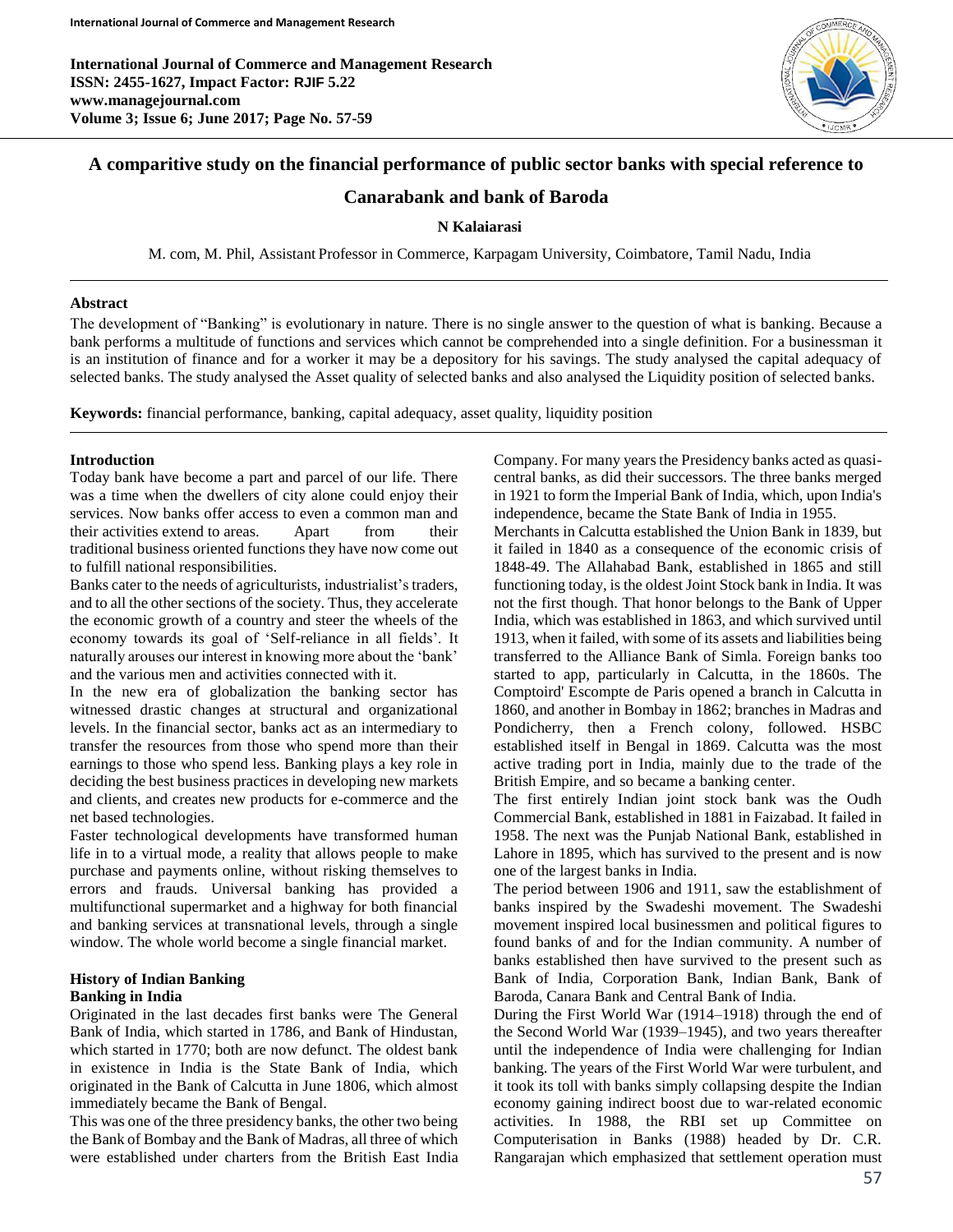be computerized in the clearing houses of RBI in Bhubaneshwar, Guwahati, Jaipur, Patna and Thiruvananthapuram. It further stated that there should be National Clearing of inter-city cheque at Kolkata, Mumbai, Delhi, Chennai and MICR should be made Operational

It also focused on computerization of branches and increasing connectivity among branches through computers. It also suggested modalities for implementing on-line banking. The committee submitted its reports in 1989 and computerization began form 1993 with the settlement between IBA and bank employees' association. In March 2006, the Reserve Bank of India allowed Warburg Pincus to increase its stake in Kotak Mahindra Bank (a private sector bank) to 10%. This is the first time an investor has been allowed to hold more than 5% in a private sector bank since the RBI announced norms in 2005 that any stake exceeding 5% in the private sector banks would need to be vetted by them.

## **Present Banking Scenario**

The Indian Banks are the back bone of India financial sector and Indian economy. Presently, the Indian financial system is in a process of rapid transformation. There are about 67,000 branches of Scheduled banks spread across India. During the first phase of financial reforms, there was a nationalizationof14majorbanks in1969. This crucial step ledtoa shift from Class banking to Mass banking. Since then the growth of the banking industry in India has been a continuous process.

Banks in India can be category zedintonon-scheduled banks and scheduled banks. Scheduled banks constitute of commercial banks and co-operative banks. Banking today has transformed into a technology intensive and customer friendly model with a focus on convenience. The sector is set to witness the emergence of financial supermarkets in the form of universal banks providing a suite of services from retail to corporate banking and industrial lending to investment banking. While corporate banking is clearly the largest segment, personal financial services is the highest growth segment.

The winds of change are refreshing and the private sector banks also making more innovative value added and beyond banking products to attract their customers. Public sector banks are also not far behind.

#### **Statement of the Problem**

Public sector banks are the essence of Indian economy. Public sector banks are acting as instruments in reaching out to the poorest of the poor in India. Government's desire to make the public sector banks as their vehicle for reaching out to the common man is a proof that the government has faith in these banks. Central and state Public Sector Banks (PSBs) play a prominent role in India's industrialization and economic development.

Public sector Banks are considered as a powerful engine of economic development and an important instrument of selfreliance. The public sector banks are acting as an integral part of the Indian economy and a key growth driver.

With the advent of globalization, the private sector banks entered into the field of Banking. So the competency position of public sector banks have increased. Services offered by the private sector banks are more technical and advanced technologies are offered by them.

The public sector banks are not having that much of advanced technologies as like private sector banks. In services offered to the public, the public sector occupy the high position because it is difficult to found even a village without a branch of public sector bank. The private sector banks have not reached to that extent of every nook and corner to the public.

Most of the people greatly depend on Public Sector Banks for their Banking services because of its availability, safety, low service cost, etc. even though people greatly depend on public sector banks, there are some criticism posed on their performance of private sector entity for many reason.

The high-tech services offered by private sector banks made the public to feel dissatisfied about public sector banks in some aspects, compared to Public Sector Banks the Profitability of Private Sector Banks are highly attractive, because Public Sector Banks concentrate more on services than on profitability. They need to concentrate on their performance to increase Profitability, for offering high tech services as like Private Sector Banks.

So, the researcher plan to conduct a study on the performance of Public Sector Banks. Hence the present study on "A Comparative Study on the Financial Performance of Public Sector Banks – with Special Reference to Canara Bank and Bank of Baroda" was undertaken.

### **Objectives of the Study**

- To analyse the Capital adequacy of selected banks
- To analyse the Asset quality of selected banks<br>■ To identify the Liquidity position of selected b
- To identify the Liquidity position of selected banks

### **Period of Study**

This study covers a period of five years from 2011--2016.

#### **Scope of the Study**

This study helps in understanding the financial performance evaluation of selected public sector banks in the banking industry during the study period.

# **Methodology**

#### **Ratio Analysis**

Ratio analysis is an effective and suitable tool of financial analysis. Analysis of financial statement with the support of ratios would guide the management in important decision making, implementation and control.

#### **Times**

When one value is divided by another, the unit used to express the quotient is termed as "Times".

#### **Percentage**

The quotient obtained is multiplied by 100, the unit of expression is termed as "Percentage".

#### **Two-way ANOVA**

Two-way ANOVA technique is used when the data are classified on the basis of two factors. ANOVA technique in context of two-way design when repeated values are not there.

### **Financial Performance Evaluation**

In this study, the financial performance of the two public sector banks is evaluated in terms of selected CAMEL parameters,